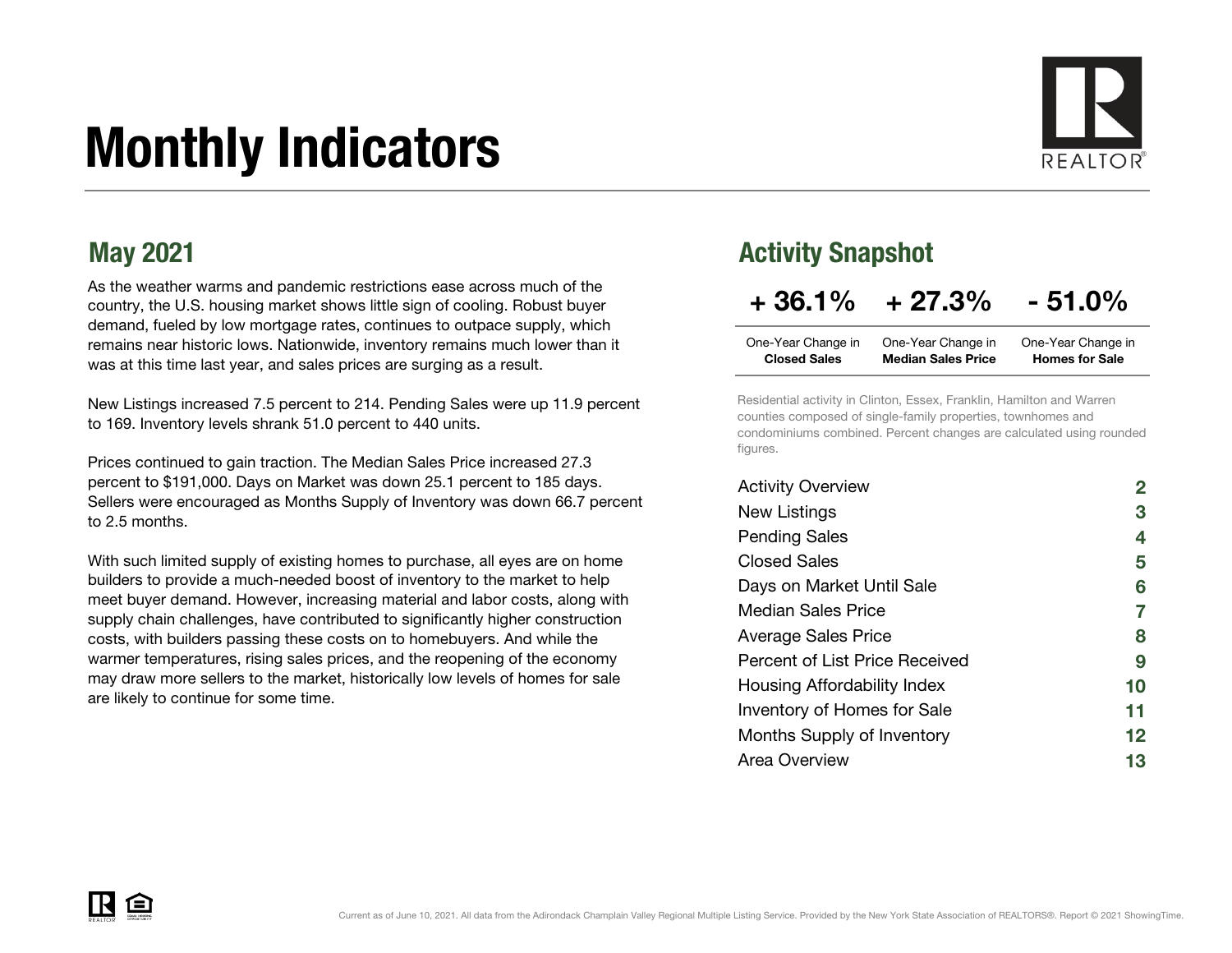### Activity Overview

Key metrics by report month and for year-to-date (YTD) starting from the first of the year.



| <b>Key Metrics</b>                 | <b>Historical Sparkbars</b>              | 5-2020    | 5-2021    | Percent Change | <b>YTD 2020 YTD 2021</b> |           | Percent Change |
|------------------------------------|------------------------------------------|-----------|-----------|----------------|--------------------------|-----------|----------------|
| <b>New Listings</b>                | 5-2018<br>5-2019<br>5-2020<br>$5 - 2021$ | 199       | 214       | $+7.5%$        | 605                      | 684       | $+13.1%$       |
| <b>Pending Sales</b>               | 5-2018<br>5-2019<br>5-2020               | 151       | 169       | $+11.9%$       | 482                      | 717       | $+48.8%$       |
| <b>Closed Sales</b>                | 5-2018<br>5-2019<br>5-2020<br>5-2021     | 97        | 132       | $+36.1%$       | 439                      | 632       | $+44.0%$       |
| <b>Days on Market</b>              | 5-2018<br>5-2019<br>$5 - 2020$           | 247       | 185       | $-25.1%$       | 211                      | 181       | $-14.2%$       |
| <b>Median Sales Price</b>          | 5-2019<br>5-2018<br>5-2020<br>$5 - 2021$ | \$150,000 | \$191,000 | $+27.3%$       | \$149,900                | \$199,000 | $+32.8%$       |
| <b>Avg. Sales Price</b>            | 5-2018<br>5-2019<br>5-2020<br>$5 - 202$  | \$280,419 | \$290,951 | $+3.8%$        | \$228,650                | \$310,480 | $+35.8%$       |
| <b>Pct. of List Price Received</b> | 5-2018<br>5-2019<br>5-2020<br>$5 - 2021$ | 93.9%     | 95.7%     | $+1.9%$        | 93.9%                    | 96.2%     | $+2.4%$        |
| <b>Affordability Index</b>         | 5-2018<br>5-2019<br>5-2020<br>5-2021     | 216       | 171       | $-20.8%$       | 216                      | 165       | $-23.6%$       |
| <b>Homes for Sale</b>              | 5-2020<br>5-2021<br>5-2018<br>5-2019     | 898       | 440       | $-51.0%$       | $-$                      |           |                |
| <b>Months Supply</b>               | 5-2018<br>5-2019<br>5-2020<br>5-2021     | 7.5       | 2.5       | $-66.7%$       |                          |           |                |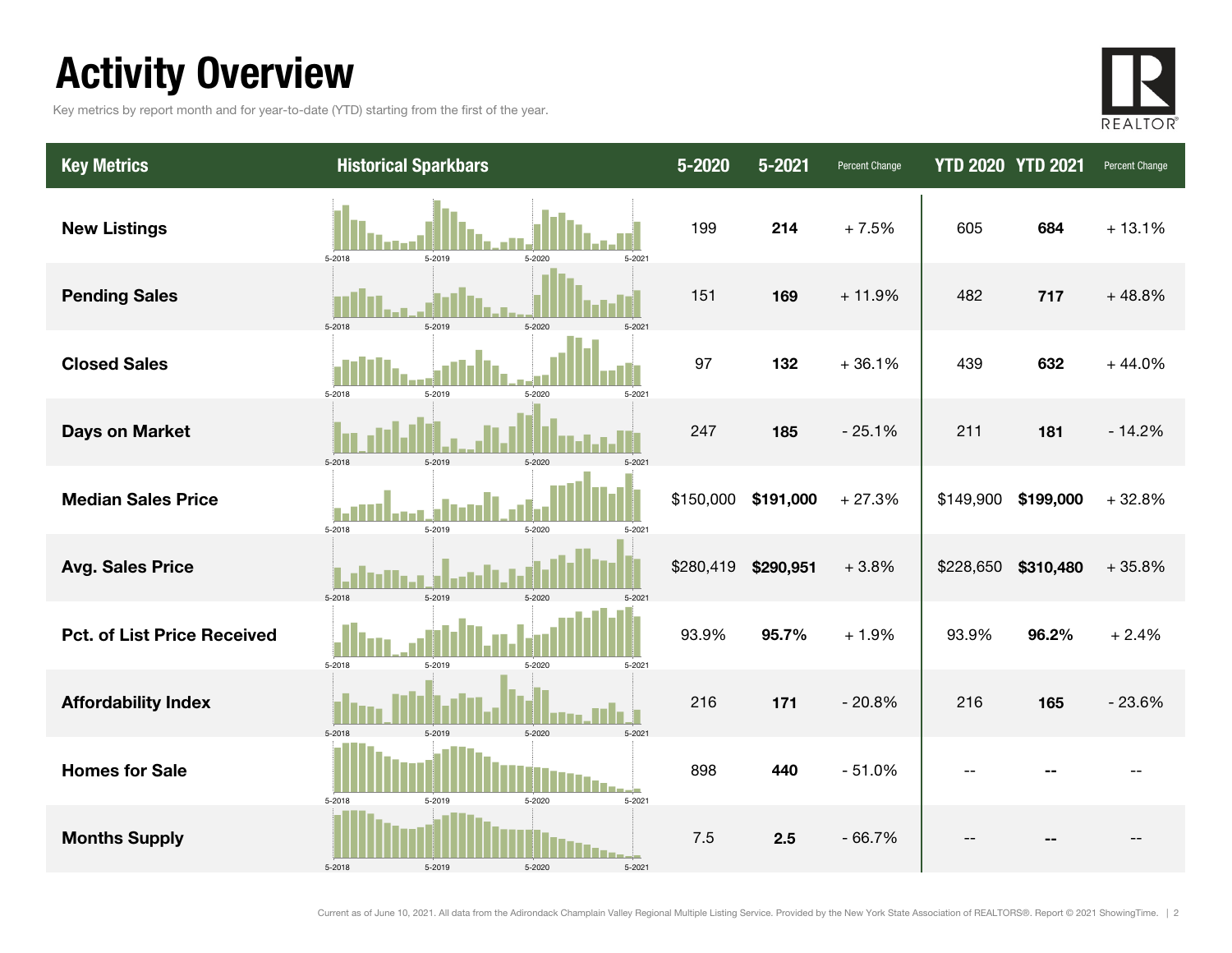### New Listings

A count of the properties that have been newly listed on the market in a given month.





| <b>New Listings</b> |     | <b>Prior Year</b> | <b>Percent Change</b> |
|---------------------|-----|-------------------|-----------------------|
| June 2020           | 284 | 293               | $-3.1\%$              |
| <b>July 2020</b>    | 242 | 273               | $-11.4%$              |
| August 2020         | 268 | 213               | $+25.8%$              |
| September 2020      | 223 | 170               | $+31.2%$              |
| October 2020        | 196 | 141               | $+39.0\%$             |
| November 2020       | 146 | 97                | $+50.5%$              |
| December 2020       | 83  | 59                | $+40.7%$              |
| January 2021        | 103 | 93                | $+10.8%$              |
| February 2021       | 78  | 118               | $-33.9%$              |
| March 2021          | 144 | 115               | $+25.2%$              |
| April 2021          | 145 | 80                | $+81.3%$              |
| May 2021            | 214 | 199               | $+7.5\%$              |
| 12-Month Avg        | 177 | 154               | $+14.9%$              |

#### Historical New Listings by Month



684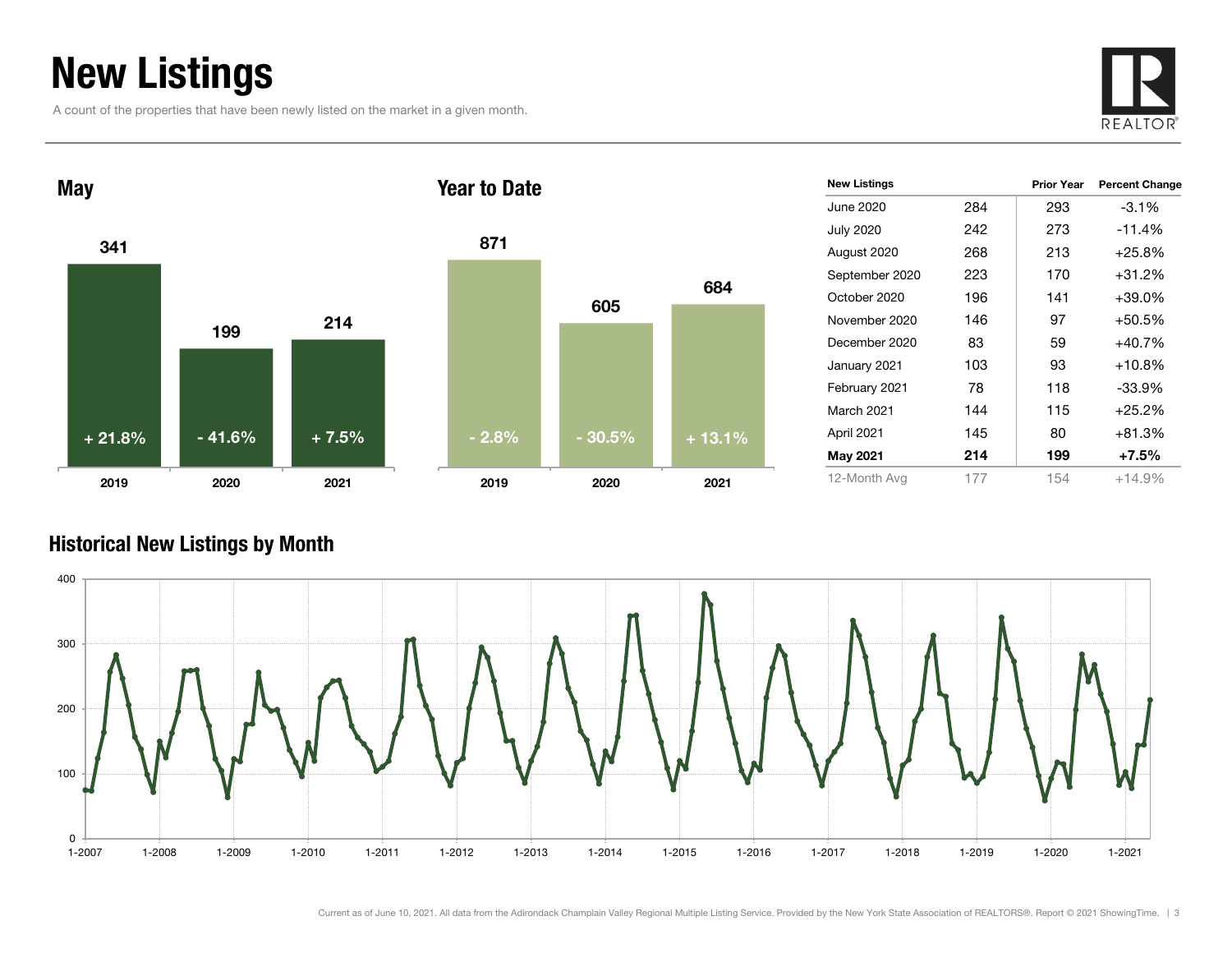### Pending Sales

A count of the properties on which offers have been accepted in a given month.





| <b>Pending Sales</b> |     | <b>Prior Year</b> | <b>Percent Change</b> |
|----------------------|-----|-------------------|-----------------------|
| June 2020            | 231 | 143               | $+61.5%$              |
| <b>July 2020</b>     | 257 | 158               | $+62.7%$              |
| August 2020          | 235 | 182               | $+29.1%$              |
| September 2020       | 217 | 149               | $+45.6%$              |
| October 2020         | 190 | 138               | $+37.7%$              |
| November 2020        | 130 | 103               | $+26.2%$              |
| December 2020        | 112 | 78                | $+43.6%$              |
| January 2021         | 132 | 102               | $+29.4%$              |
| February 2021        | 118 | 81                | $+45.7%$              |
| <b>March 2021</b>    | 152 | 75                | $+102.7%$             |
| April 2021           | 146 | 73                | $+100.0\%$            |
| May 2021             | 169 | 151               | $+11.9%$              |
| 12-Month Avg         | 174 | 119               | +46.2%                |

#### Historical Pending Sales by Month



717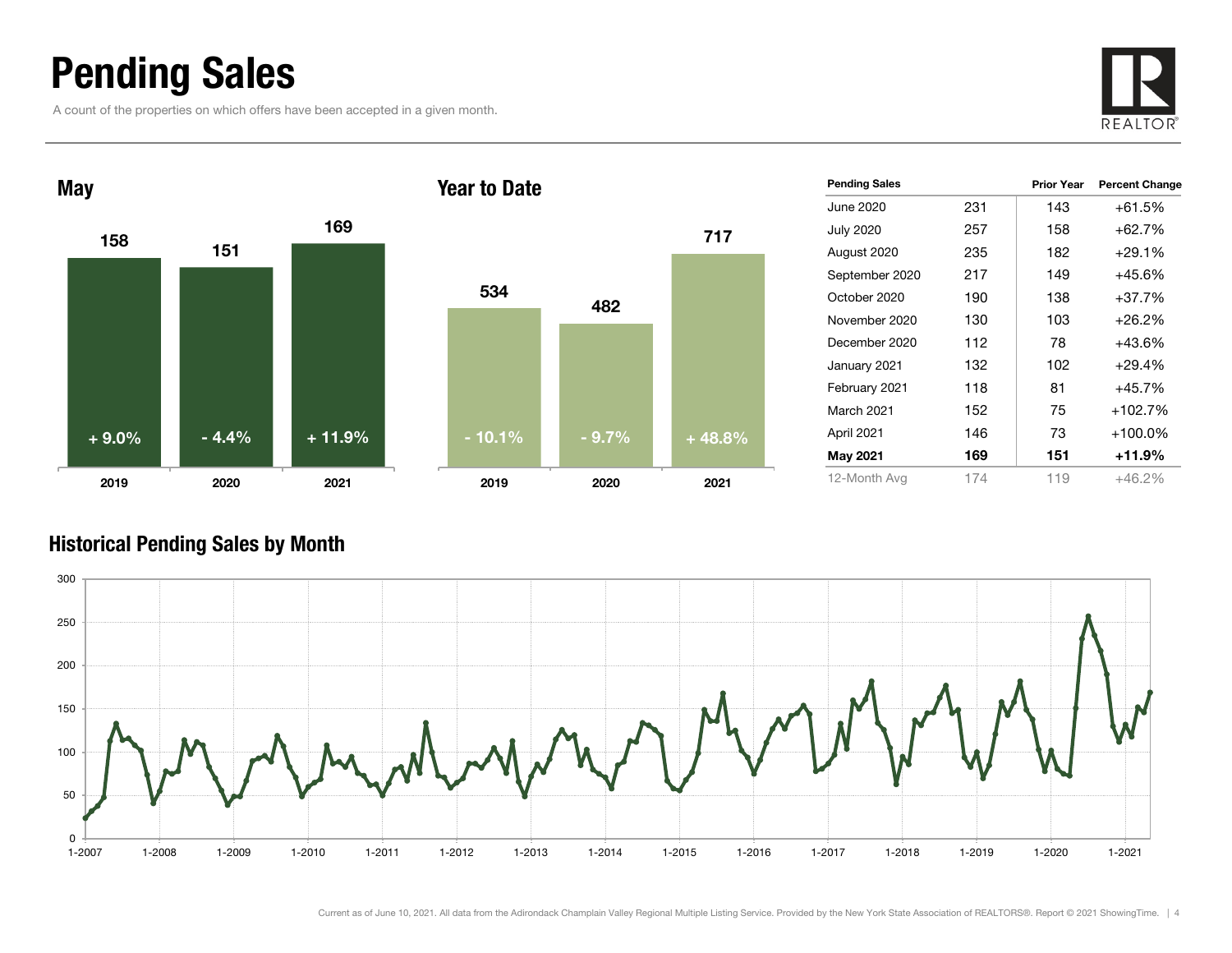### Closed Sales

A count of the actual sales that closed in a given month.





| <b>Closed Sales</b> |     | <b>Prior Year</b> | <b>Percent Change</b> |
|---------------------|-----|-------------------|-----------------------|
| June 2020           | 100 | 130               | $-23.1%$              |
| <b>July 2020</b>    | 159 | 143               | $+11.2%$              |
| August 2020         | 173 | 149               | $+16.1%$              |
| September 2020      | 228 | 131               | $+74.0%$              |
| October 2020        | 222 | 182               | $+22.0%$              |
| November 2020       | 188 | 148               | $+27.0%$              |
| December 2020       | 216 | 130               | $+66.2%$              |
| January 2021        | 114 | 104               | $+9.6%$               |
| February 2021       | 115 | 73                | $+57.5%$              |
| March 2021          | 131 | 85                | $+54.1%$              |
| April 2021          | 140 | 80                | $+75.0%$              |
| <b>May 2021</b>     | 132 | 97                | $+36.1%$              |
| 12-Month Avg        | 160 | 121               | +32.2%                |

#### Historical Closed Sales by Month

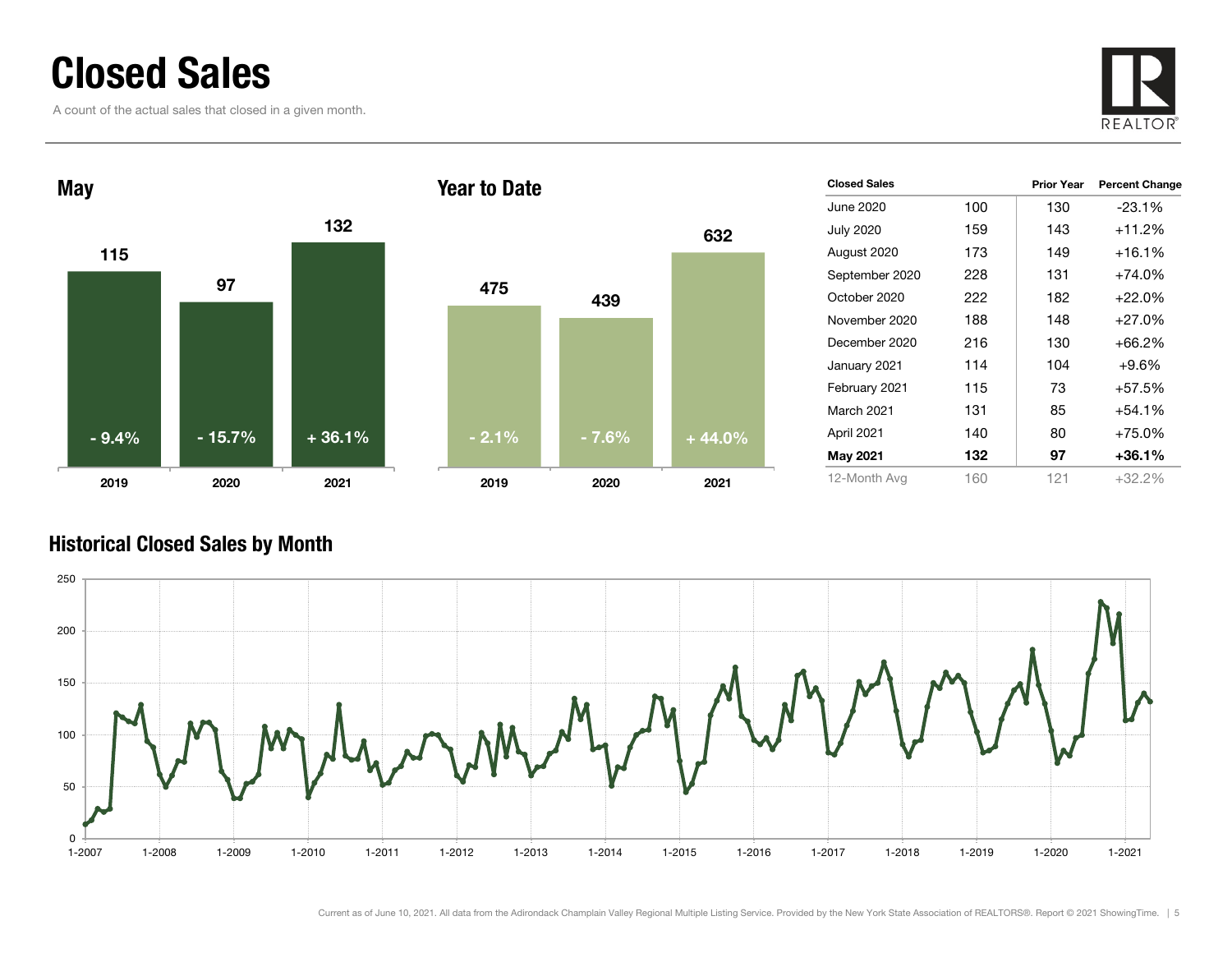### Days on Market Until Sale

Average number of days between when a property is listed and when it is closed in a given month.





| Days on Market   |     | <b>Prior Year</b> | <b>Percent Change</b> |
|------------------|-----|-------------------|-----------------------|
| June 2020        | 199 | 155               | $+28.4%$              |
| <b>July 2020</b> | 216 | 173               | +24.9%                |
| August 2020      | 179 | 151               | $+18.5%$              |
| September 2020   | 179 | 149               | $+20.1%$              |
| October 2020     | 167 | 168               | -0.6%                 |
| November 2020    | 182 | 201               | $-9.5%$               |
| December 2020    | 160 | 196               | $-18.4%$              |
| January 2021     | 176 | 163               | $+8.0%$               |
| February 2021    | 161 | 199               | $-19.1%$              |
| March 2021       | 190 | 227               | $-16.3%$              |
| April 2021       | 189 | 222               | $-14.9%$              |
| <b>May 2021</b>  | 185 | 247               | $-25.1%$              |
| 12-Month Avg*    | 180 | 183               | $-1.6%$               |

\* Average Days on Market of all properties from June 2020 through May 2021. This is not the average of the individual figures above.



#### Historical Days on Market Until Sale by Month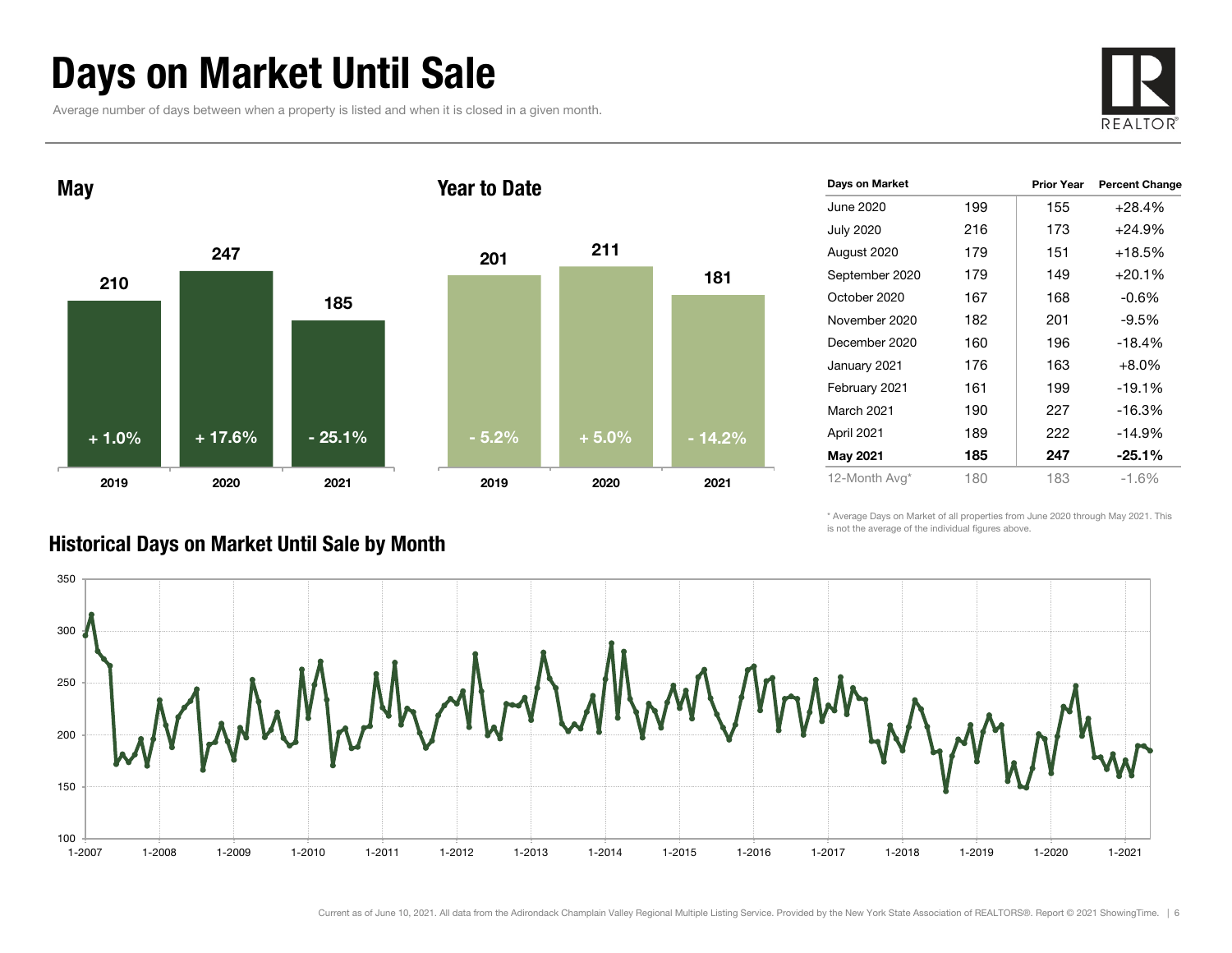### Median Sales Price

Point at which half of the sales sold for more and half sold for less, not accounting for seller concessions, in a given month.



May

#### Year to Date



| <b>Median Sales Price</b> |           | <b>Prior Year</b> | <b>Percent Change</b> |
|---------------------------|-----------|-------------------|-----------------------|
| June 2020                 | \$155,000 | \$171,450         | $-9.6%$               |
| <b>July 2020</b>          | \$199,900 | \$159,950         | $+25.0%$              |
| August 2020               | \$200,000 | \$153,000         | $+30.7%$              |
| September 2020            | \$204,750 | \$159,900         | $+28.0%$              |
| October 2020              | \$209,000 | \$158,400         | $+31.9%$              |
| November 2020             | \$229,450 | \$185,500         | $+23.7%$              |
| December 2020             | \$195,750 | \$176,595         | $+10.8%$              |
| January 2021              | \$196,763 | \$129,575         | $+51.9%$              |
| February 2021             | \$182,000 | \$149,000         | $+22.1%$              |
| March 2021                | \$195,944 | \$159,000         | $+23.2%$              |
| April 2021                | \$225,000 | \$170,000         | $+32.4%$              |
| <b>May 2021</b>           | \$191,000 | \$150,000         | $+27.3%$              |
| 12-Month Med*             | \$200.000 | \$160,000         | $+25.0\%$             |

\* Median Sales Price of all properties from June 2020 through May 2021. This is not the average of the individual figures above.



#### Historical Median Sales Price by Month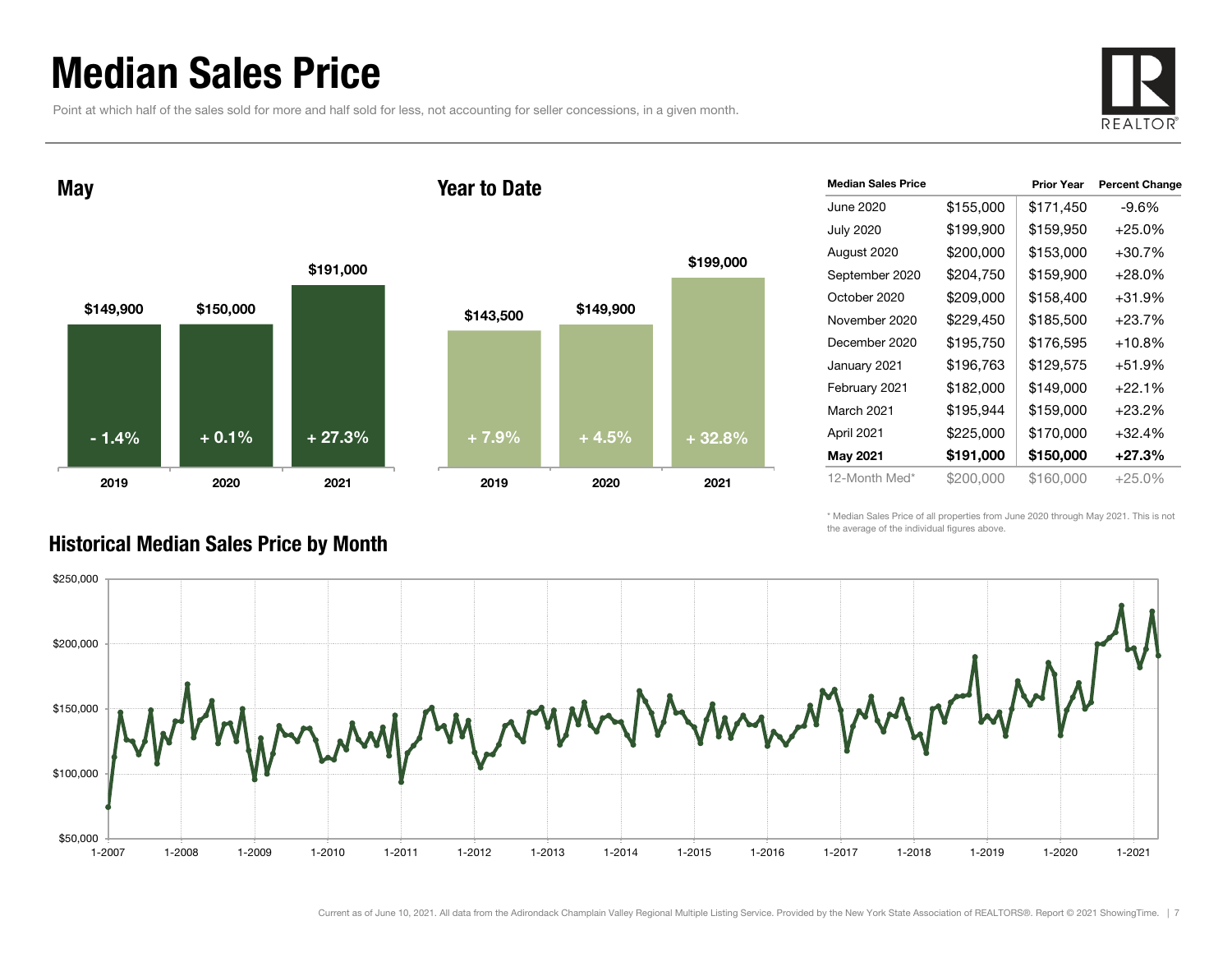### Average Sales Price

Average sales price for all closed sales, not accounting for seller concessions, in a given month.



May

#### Year to Date



| Avg. Sales Price |           | <b>Prior Year</b> | <b>Percent Change</b> |
|------------------|-----------|-------------------|-----------------------|
| June 2020        | \$236,529 | \$291,638         | $-18.9%$              |
| <b>July 2020</b> | \$290,543 | \$192,352         | $+51.0%$              |
| August 2020      | \$310,838 | \$202,090         | $+53.8%$              |
| September 2020   | \$270,385 | \$224,082         | $+20.7%$              |
| October 2020     | \$342,931 | \$207,250         | $+65.5%$              |
| November 2020    | \$344,748 | \$262,558         | $+31.3%$              |
| December 2020    | \$289,480 | \$235,600         | $+22.9%$              |
| January 2021     | \$282,917 | \$172,314         | $+64.2%$              |
| February 2021    | \$271,137 | \$241,225         | $+12.4%$              |
| March 2021       | \$390,703 | \$205,621         | $+90.0\%$             |
| April 2021       | \$308,038 | \$252,294         | $+22.1%$              |
| May 2021         | \$290,951 | \$280,419         | $+3.8\%$              |
| 12-Month Avg*    | \$304,956 | \$228,997         | +33.2%                |

\* Avg. Sales Price of all properties from June 2020 through May 2021. This is not the average of the individual figures above.



#### Historical Average Sales Price by Month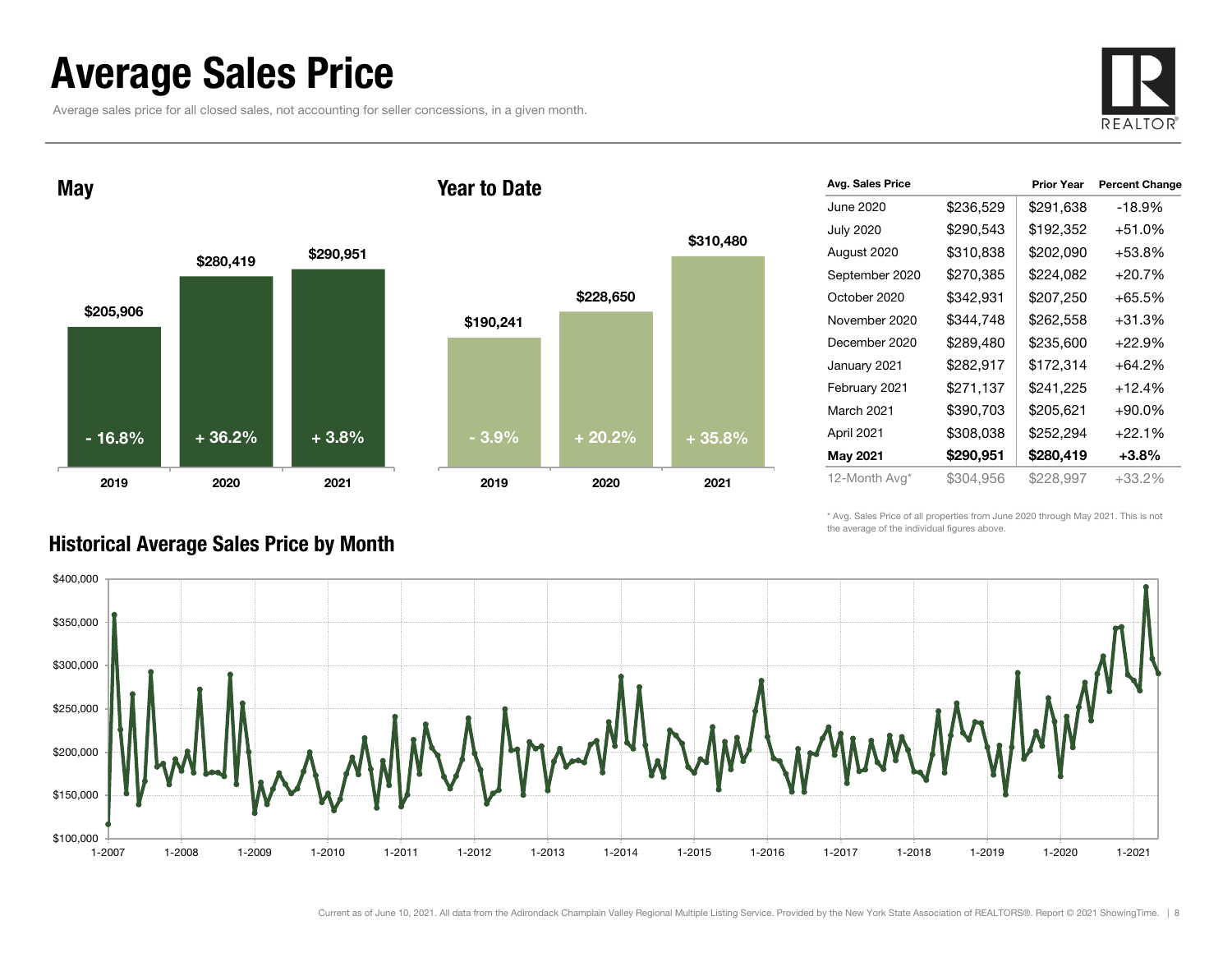### Percent of List Price Received

Percentage found when dividing a property's sales price by its most recent list price, then taking the average for all properties sold in a given month, not accounting for seller concessions.



94.4% 93.9% 95.7% 2019 2020 2021 May 93.5% 93.9% 96.2% 2019 2020 2021 Year to Date+ 1.3% $\%$  - 0.5% + 1.9% - 0.2% + 0.4% + 2.4%

| <b>Pct. of List Price Received</b> |       | <b>Prior Year</b> | <b>Percent Change</b> |
|------------------------------------|-------|-------------------|-----------------------|
| June 2020                          | 94.0% | 94.9%             | $-0.9\%$              |
| <b>July 2020</b>                   | 94.7% | 94.2%             | $+0.5%$               |
| August 2020                        | 95.6% | 95.5%             | $+0.1\%$              |
| September 2020                     | 95.6% | 94.9%             | $+0.7%$               |
| October 2020                       | 96.2% | 94.8%             | $+1.5%$               |
| November 2020                      | 95.6% | 92.8%             | $+3.0%$               |
| December 2020                      | 96.3% | 93.9%             | $+2.6%$               |
| January 2021                       | 96.6% | 94.0%             | $+2.8%$               |
| February 2021                      | 95.6% | 93.0%             | $+2.8%$               |
| <b>March 2021</b>                  | 96.4% | 94.9%             | $+1.6%$               |
| April 2021                         | 96.7% | 93.6%             | $+3.3%$               |
| <b>May 2021</b>                    | 95.7% | 93.9%             | +1.9%                 |
| 12-Month Avg*                      | 95.8% | 94.3%             | $+1.6%$               |

\* Average Pct. of List Price Received for all properties from June 2020 through May 2021. This is not the average of the individual figures above.



#### Historical Percent of List Price Received by Month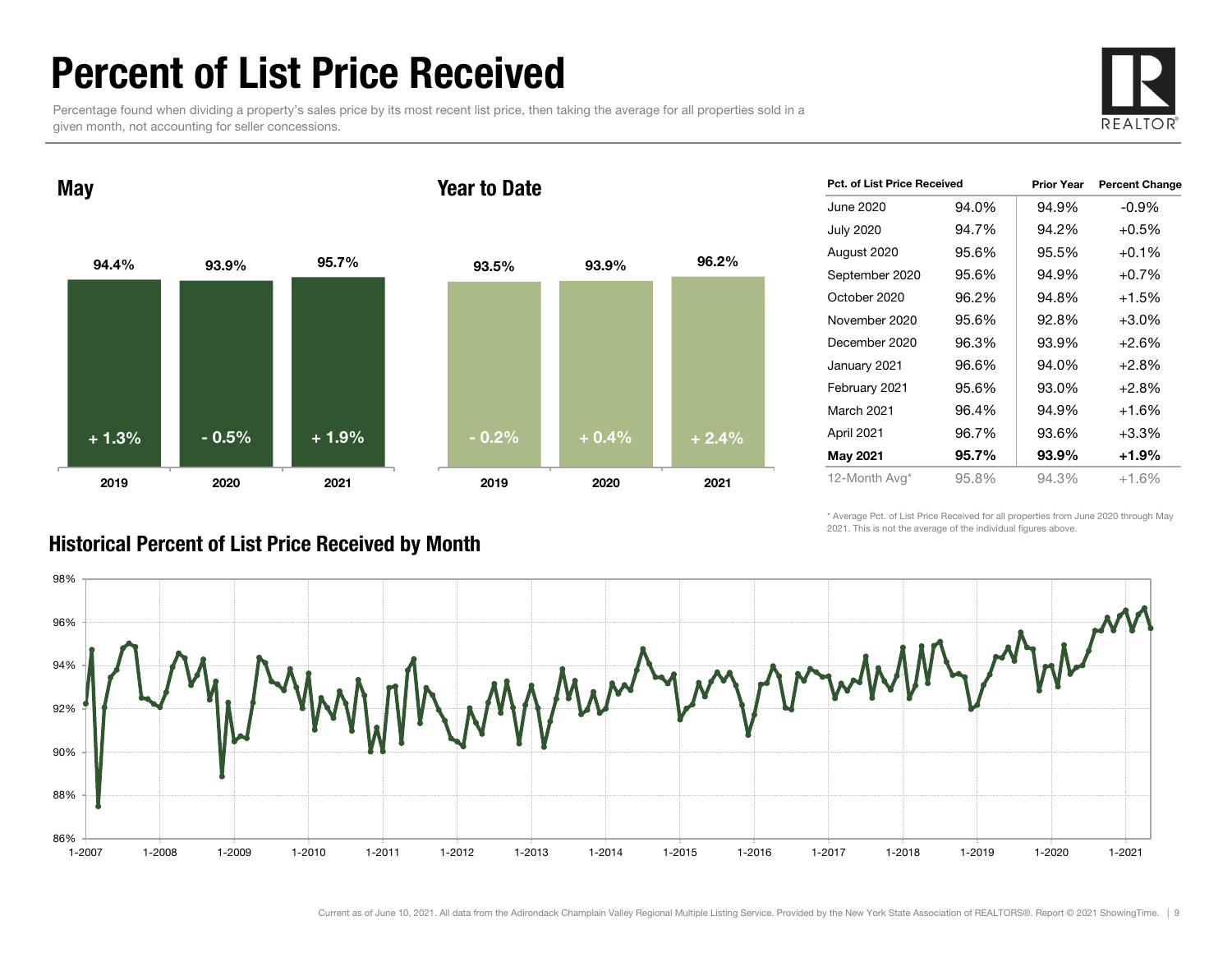## Housing Affordability Index

This index measures housing affordability for the region. For example, an index of 120 means the median household income is 120% of what is necessary to qualify for the median-priced home under prevailing interest rates. A higher number means greater affordability.





| <b>Affordability Index</b> |     | <b>Prior Year</b> | <b>Percent Change</b> |
|----------------------------|-----|-------------------|-----------------------|
| June 2020                  | 210 | 179               | +17.3%                |
| <b>July 2020</b>           | 165 | 193               | $-14.5%$              |
| August 2020                | 166 | 204               | $-18.6%$              |
| September 2020             | 163 | 195               | $-16.4%$              |
| October 2020               | 161 | 196               | $-17.9%$              |
| November 2020              | 148 | 167               | $-11.4%$              |
| December 2020              | 174 | 175               | $-0.6%$               |
| January 2021               | 173 | 241               | $-28.2%$              |
| February 2021              | 185 | 212               | $-12.7%$              |
| March 2021                 | 167 | 199               | $-16.1%$              |
| April 2021                 | 146 | 189               | $-22.8%$              |
| May 2021                   | 171 | 216               | $-20.8%$              |
| 12-Month Avg               | 169 | 197               | $-14.2%$              |

#### Historical Housing Affordability Index by Mont h

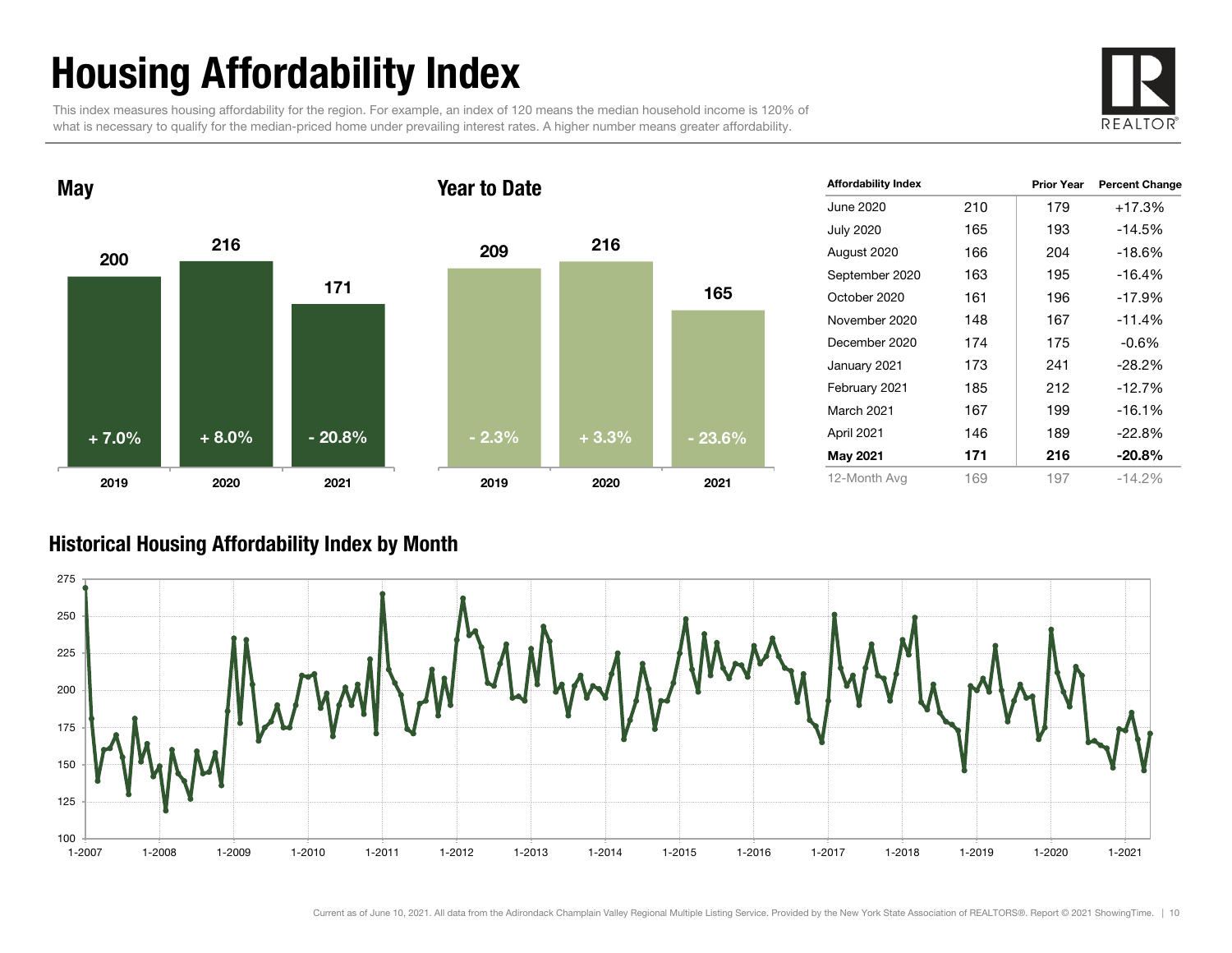### Inventory of Homes for Sale

The number of properties available for sale in active status at the end of a given month.





#### Historical Inventory of Homes for Sale by Month

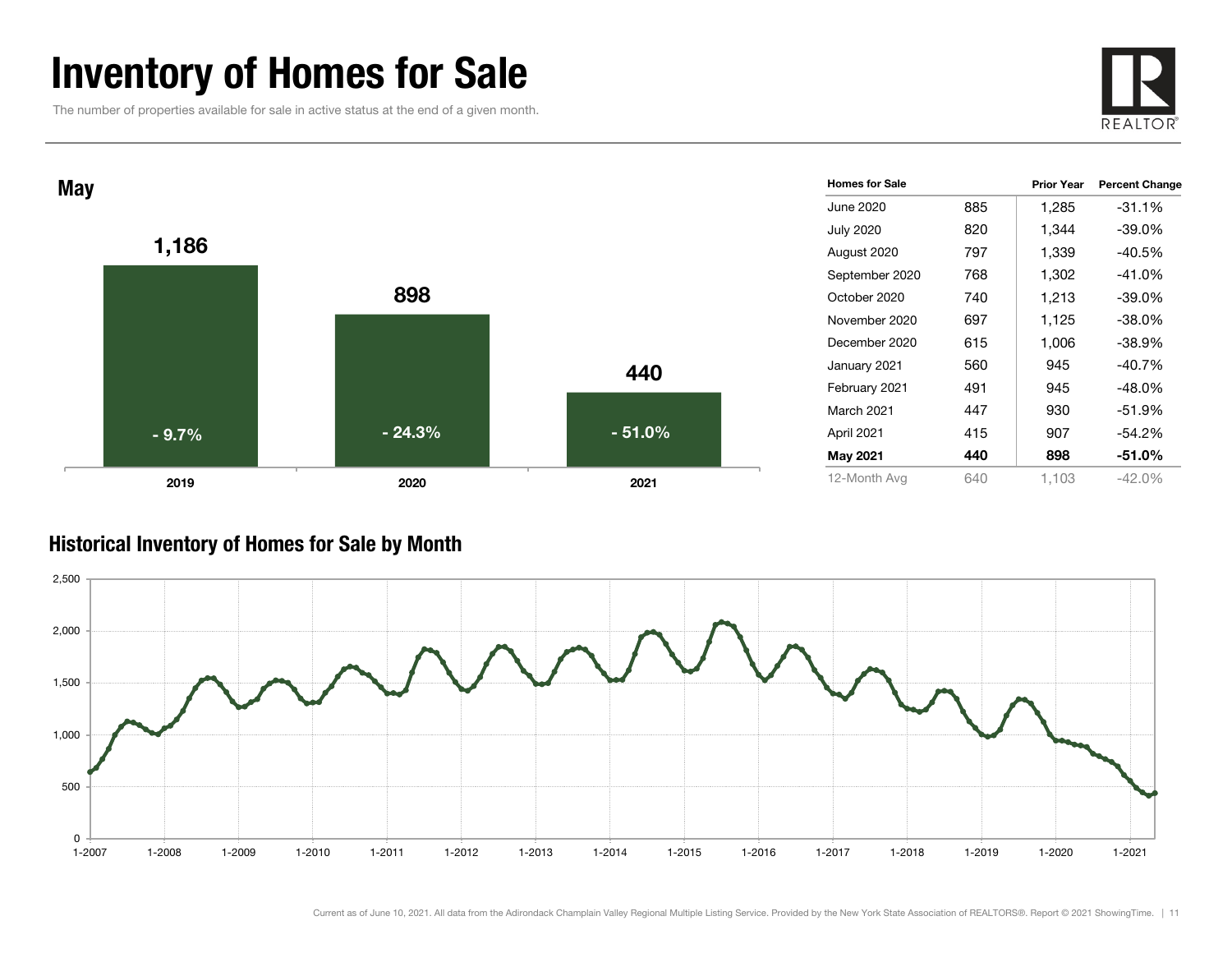### Months Supply of Inventory

The inventory of homes for sale at the end of a given month, divided by the average monthly pending sales from the last 12 months.





#### Historical Months Supply of Inventory by Month